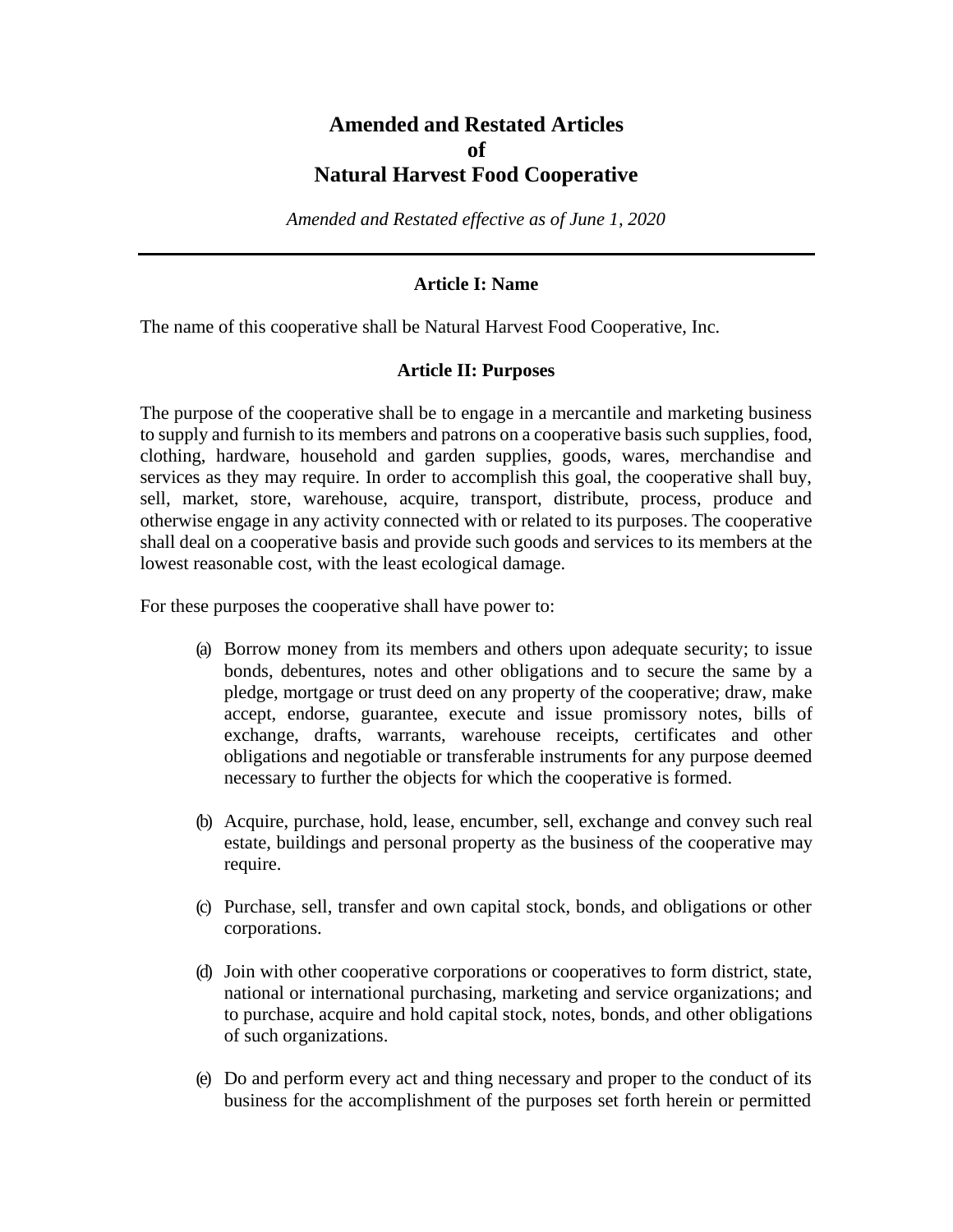by the laws of Minnesota applicable to the cooperative, and to have and exercise all of the powers conferred upon the cooperative by the laws of Minnesota under which it was organized, and acts amendatory thereof and supplemental thereto.

## **Article III: Principal Place of Business**

The registered office of the cooperative shall be 732 N. 4th Street, Virginia, Minnesota 55792.

## **Article IV: Duration**

The period of the continuance of this cooperative shall be perpetual.

## **Article V: Capital**

*Section 1. Authorized Shares***.** The total amount of authorized capital stock of the cooperative shall be One Million Two Hundred Thousand Dollars (\$1,200,000.00) and shall be divided into Five Thousand (5,000) shares of class A stock of the par value of Sixty Dollars (\$60.00) each, and Thirty Thousand (30,000) shares of Class B Stock of the par value of Ten Dollars (\$10.00) each, and Three Thousand shares (3,000) shares of Class C Stock at a par value of Two Hundred Dollars (\$200.00) each.

*Section 2. Class A Stock – Voting*. Class A Stock may be issued for cash to a person, household, cooperative, nonprofit corporation or other corporation to qualify him, her or it as a member of the cooperative, if one is eligible therefore. Only holders of Class A Stock shall be deemed to be members of this cooperative. Only holders of Class A Stock shall have voting power, and each holder of Class A Stock shall be entitled to only one vote, regardless of the number of shares owned. Voting by proxy shall not be permitted. No dividend will be paid on Class A Stock.

*Section 3. Class B Stock – Non-Voting***.** Class B Stock may be issued only to holders of Class A Stock for cash, or for payment of patronage refunds, or in exchange for outstanding Class A Stock to any person or organization not eligible to be a member of this cooperative. Class B Stock shall have no voting power and no dividends shall be paid thereon.

*Section 4. Class C Stock – Non-Voting.* Class C Stock shall be issued only to holders of Class A Stock. Class C Stock has no voting power. The Board of Directors has the authority to issue Class C stock in multiple series. The Board shall establish the number of shares offered, rate of dividend, redemption terms and such additional terms and conditions as the Board deems appropriate at the time of issuance for each series of Class C stock. Dividends may be paid on Class C Stock at the discretion of the Board of Directors after all expenses have been met and any necessary reserves set aside. Dividends, if declared shall not be cumulative nor exceed eight percent (8%) per annum. In the event of dissolution or liquidation of the cooperative, there shall be a preference for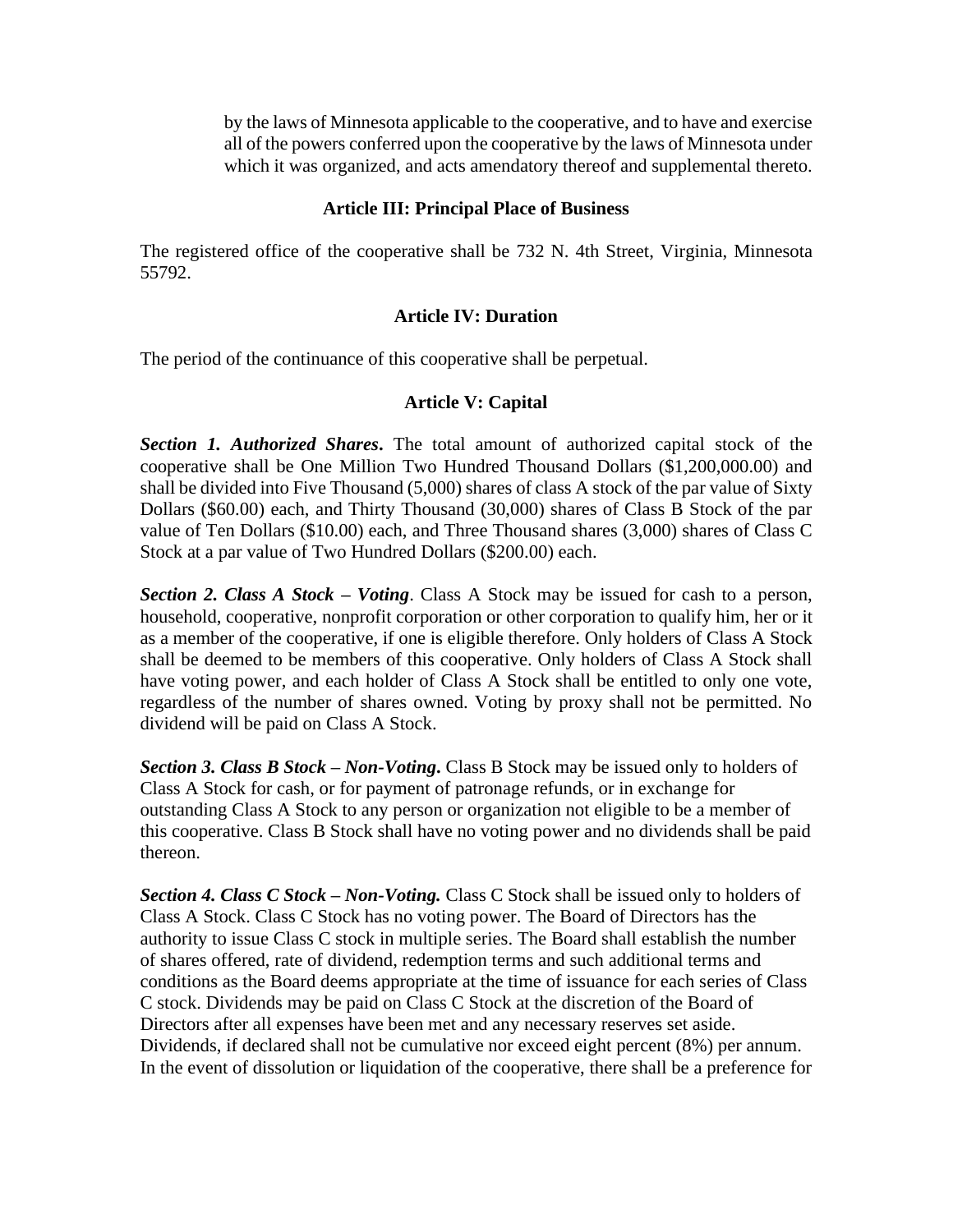Class C members. Class C Stock shall be redeemable at par as provided by the Board of Directors.

*Section 5. Issuance of Stock/Paid-in Capital***.** No share of stock shall be issued for less than its par value, nor until the stock has been paid for in cash or its equivalent as set forth above. Stock shares shall be paid for at such time and in such manner as the Board of Directors shall determine. The cooperative shall have a prior lien, with the usual right of ordinary liens for enforcement, upon all outstanding stock for any indebtedness due it.

*Section 6. Transfer/Redemption of Stock***.** No Stock shall be sold or transferred, except back to the cooperative with the consent and approval of the Board of Directors. Capital stock shall be subject to redemption as provided by law, in the manner as the Bylaws prescribe. The capital stock of this cooperative shall be non-assessable.

*Section 7. Calling Stock***.** When the Board of Directors determines it has sufficient working capital, Class B, and/or Class C Stock or any series from these classes of stock may be called for payment at par. Such stock may be called for payment either (a) in chronological order with reference to date of issue, in which case all of such stock issued in a given fiscal year shall, as nearly as practicable, be called at the same time; or (b) on the basis of a percentage of all said stock outstanding, in which case the same percentage of said stock held by each member shall be called at the same time, without regard to the date of issue. The Board of Directors may create separate revolving funds to redeem Class B and Class C stock as the Board deems proper. In any case, the total amount of such Class B Stock remaining outstanding after deduction of the amount called, plus the Class A and Class C stock and the permanent surplus of the cooperative, shall at least equal the total liabilities of the cooperative.

## **Article VI: Allocations to Members**

*Section 1. Allocation of Patronage Refunds***.** All or any part of the annual net income from patronage, including patronage refunds received by the cooperative from other cooperative cooperatives, available for distribution, which are in excess of dividends on capital stock and additions to reserves, shall belong to members of the cooperative and shall be allocated to them on the basis of patronage and as provided in the Bylaws. Such distribution shall be made annually.

*Section 2. Method of Payment of Patronage Refunds***.** All or any part of the patronage refund declared by the cooperative at any time may be paid in Class B Stock, by allocated equity reserve or by the issuance of capital interest certificates, or by any other media determined by the Board of Directors.

*Section 3. Payment of Debts Upon Liquidation***.** In the event of liquidation or dissolution of the cooperative, all debt and liabilities shall be paid first according to their respective priorities: there shall first be given a preference to holders of Class C stock; preference shall then be given to holders of Class B stock; holders of Class A shall have